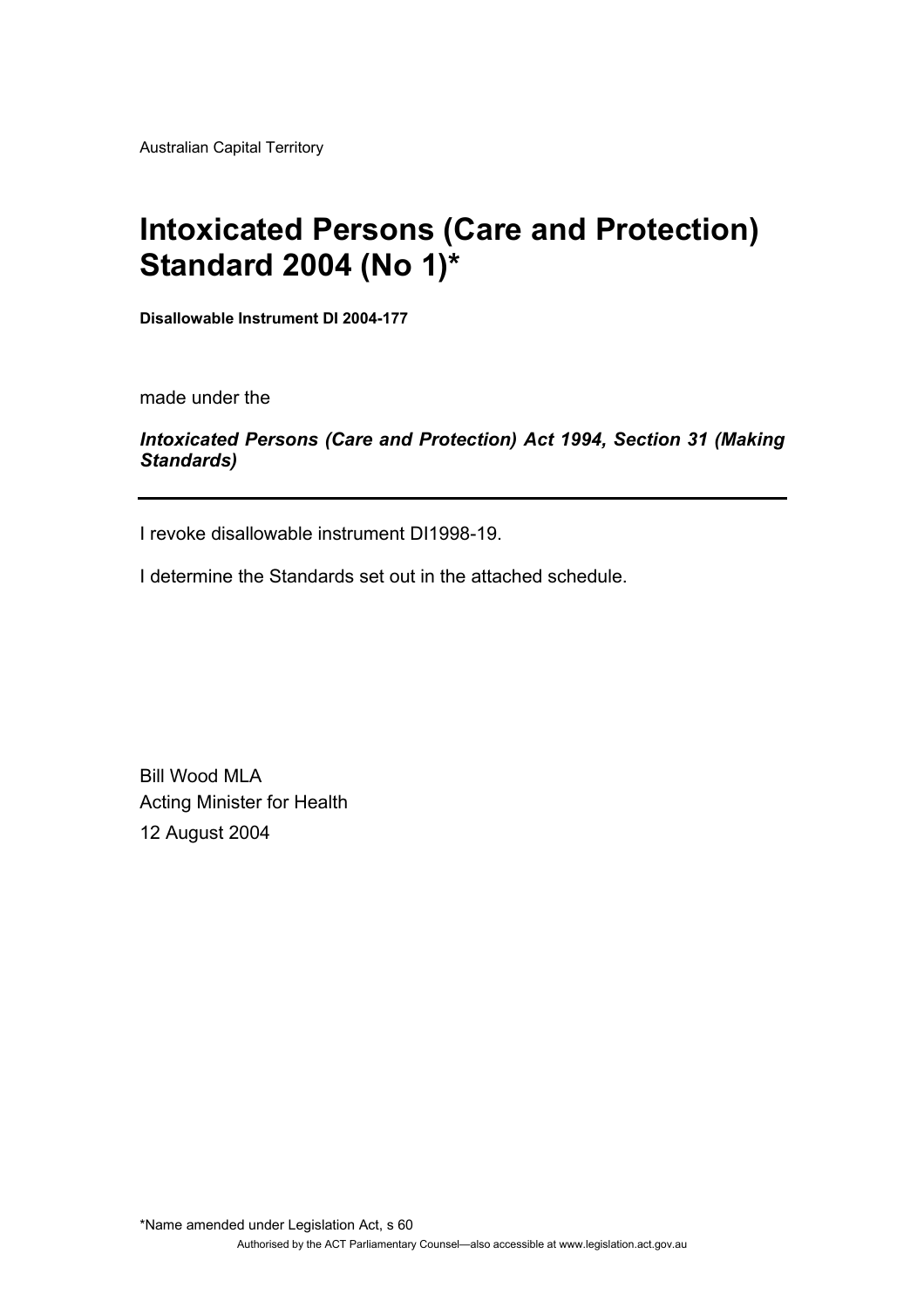# **Care and Protection of Intoxicated Persons Standard**

## **1. Title**

This Standard is called the Care and Protection of Intoxicated Persons Standard.

## **2. Commencement**

The provisions of this standard take effect on notification of the Standard in the *legislation register*.

# **3. Purpose**

This Care and Protection of Intoxicated Persons Standard establishes minimum requirements for the manner in which a person licensed to provide a caring service, pursuant to the *Intoxicated Persons (Care and Protection) Act 1994* ("the Act"), shall provide that service.

The principal purpose of setting these minimum requirements is to maintain the dignity and privacy, and protect the health and safety, or persons who are admitted to a place licensed to provide a caring service.

The requirements are also intended to protect the health and safety of carers working in such places.

# **4. Interpretation**

In this Standard:

- (a) the terms "carer", "licensed place", "licensee", "manager" and "responsible person" have the same meaning as those terms have under the Act; and
- (b) "client" means an intoxicated person who is released from custody under section 4 of the Act into the care of the manager of a licensed place, or an intoxicated person presenting to a licensed place whether referred by another person or organisation or not, once the person is admitted to the licensed place.

#### **5. Respect for clients to be observed**

#### *Protocols of Care to be in place*

5.1 A licensee or manager of a licensed place shall ensure that protocols for the treatments and care of intoxicated persons are established and maintained.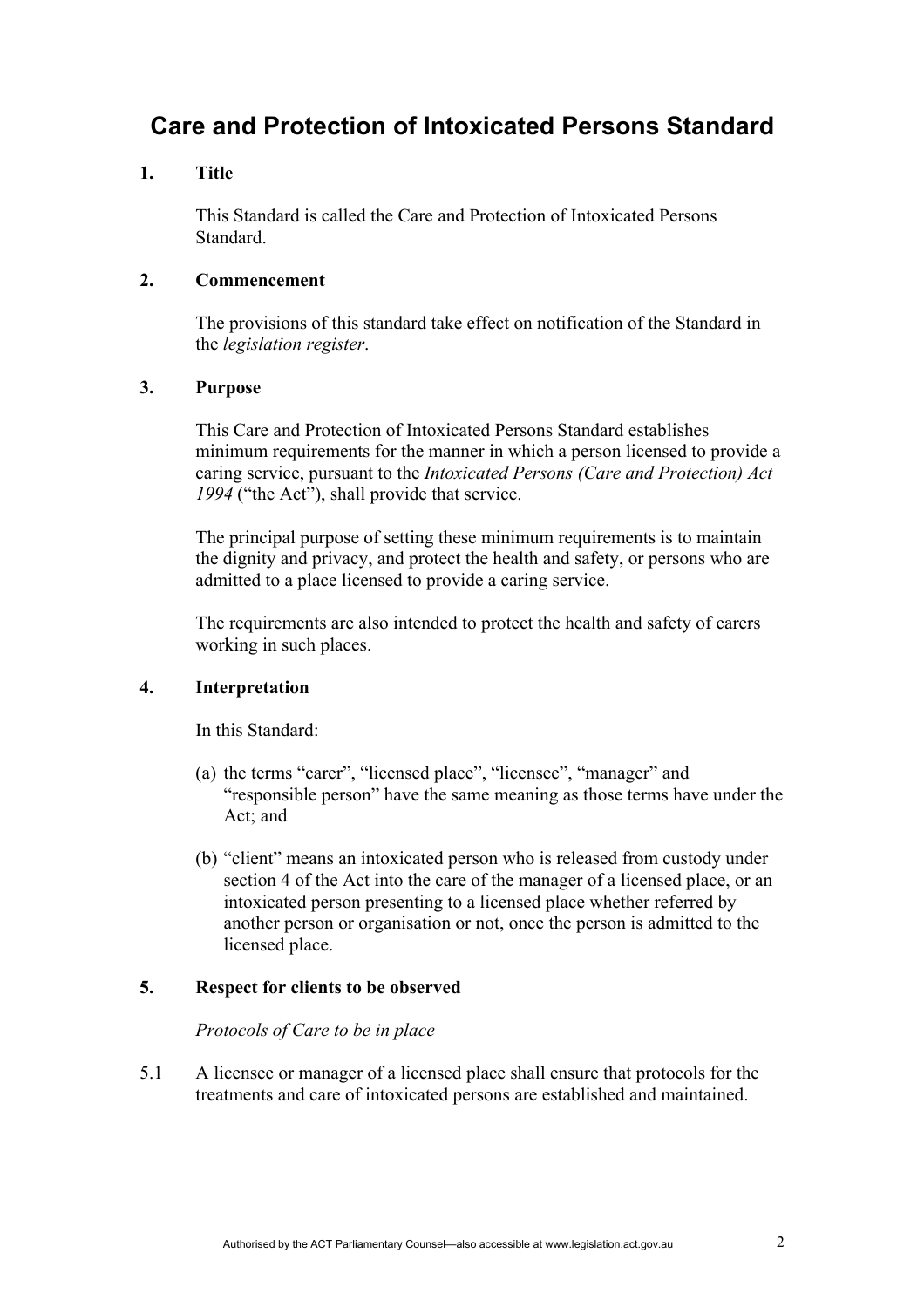#### *Clients to be treated with respect and dignity*

- 5.2 A licensee or manager of a licensed place shall ensure that a carer at a licensed place:
	- (a) attempts to ascertain from a client the name by which he or she prefers to be addressed and, where a client indicates his or her preferred name, shall require the carer to use that name in addressing, or referring to, the client;
	- (b) discourages a client in an intoxicated state from behaving in a way which may cause him or her embarrassment when he or she is sober;
	- (c) where a client requires assistance in bathing, dressing or using toilet facilities, provides such assistance with discretion and, where possible, is a carer of the same sex as the client;
	- (d) enables a client, where he or she does not require assistance to bathe, dress or use toilet facilities, to carry out these activities in private, provided that enabling the client to carry out these activities unsupervised or unobserved would not place the client at risk;
	- (e) ensure clothing provided to a client, is clean, in good order and appropriate having regard to the size, sex and age of the client;
	- (f) advises the client that a telephone is available for use by the client and, where the client wishes to make a local telephone call enables the client to make at least one such call free of charge;
	- (g) where searching a client in accordance with the provisions of the Act, does so with discretion and is, where possible, a carer of the same sex as the client; and
	- (h) makes all other reasonable efforts to treat each client with respect and dignity, and in compliance with the relevant protocols of care in operation at the licensed place.

# **6. Suitability, safety and security of facilities at licensed place**

#### *Design of place to maintain privacy*

6.1 Subject to paragraph 6.2(b), a licensee shall ensure that the design of a licensed place enables a client to bathe, dress and use toilet facilities in private.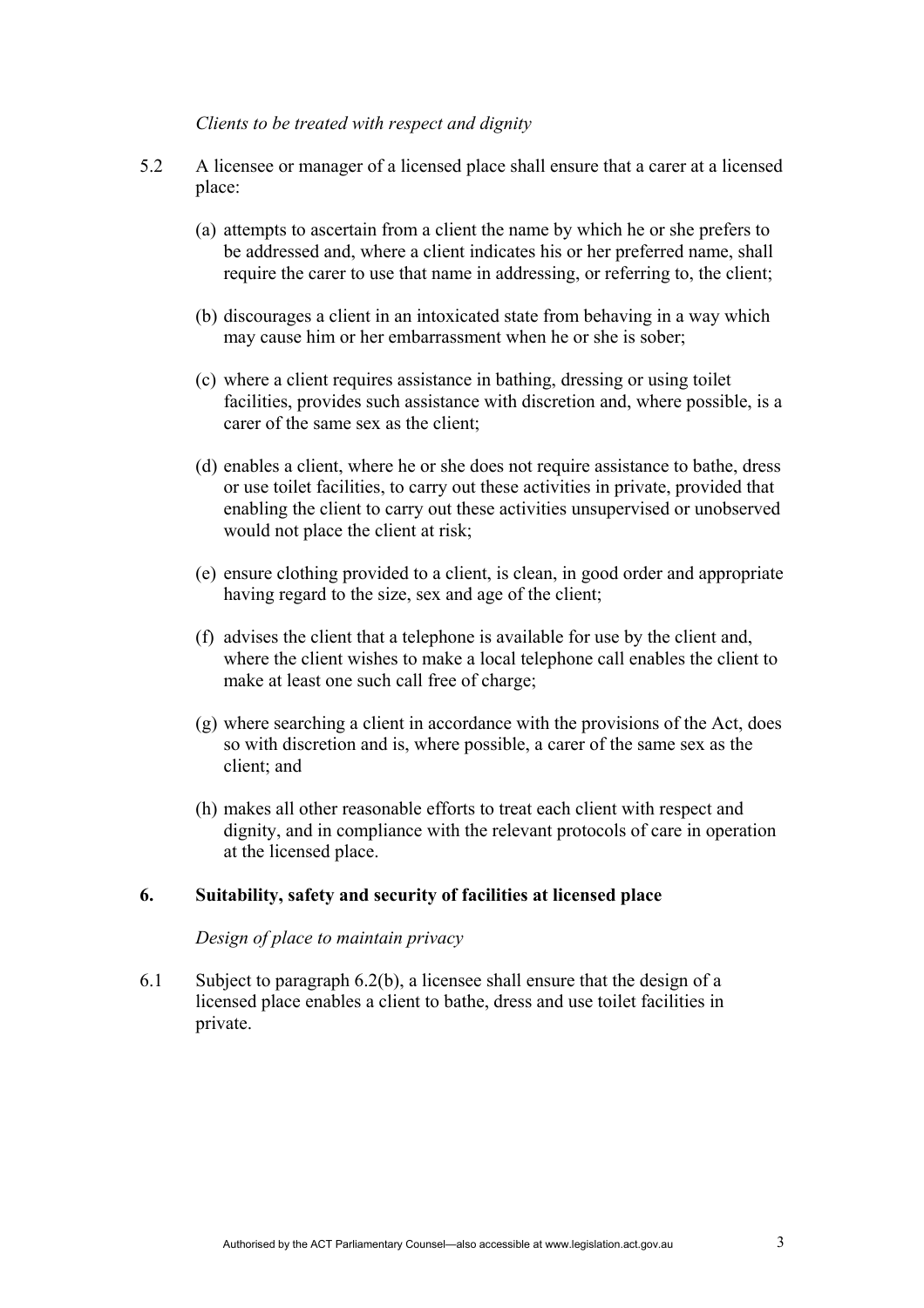*Facilities to be suitable for use by and, enable observation of, clients* 

- 6.2 A licensee shall ensure that facilities at a licensed place:
	- (a) are suitable for use by a client who may have a disability whether or not this is due to his or her intoxicated state;
	- (b) enable a carer to supervise and lawfully observe clients, to the extent necessary for the purposes of the Act.

*Facilities and equipment to be maintained, cleaned and safe for use* 

- 6.3 A licensee or the manager of a licensed place shall ensure that a licensed place, including facilities and equipment at the place, is adequately maintained and cleaned and safe for use by carers and clients and, in particular, that:
	- (a) carers are aware of, and observe, procedures for minimising and monitoring the spread of infection or infestation;
	- (b) the ventilation of the premises minimises lingering unpleasant odours;
	- (c) if spillage of blood or other body substances occurs, any area of the premises affected is appropriately cleaned before the area is further used by clients, carers or other persons;
	- (d) where a client uses a bed at the place, the linen provided is clean;
	- (e) bedding, including pillows and mattresses is covered with a protective surface and is cleaned between use by different clients;
	- (f) sharps containers are provided for disposal of items such as hypodermic needles and syringes.

#### *Smoking not permitted*

6.4 In accordance with the provisions of the Smoke-free Areas (Enclosed Public Places) Act 1994, the Occupational Health and Safety Act 1989, and the Smoke Free Workplaces Code of Practice (commenced 25 May 1994), a licensee or the manager of a licensed place shall not permit the smoking of tobacco in the licensed place.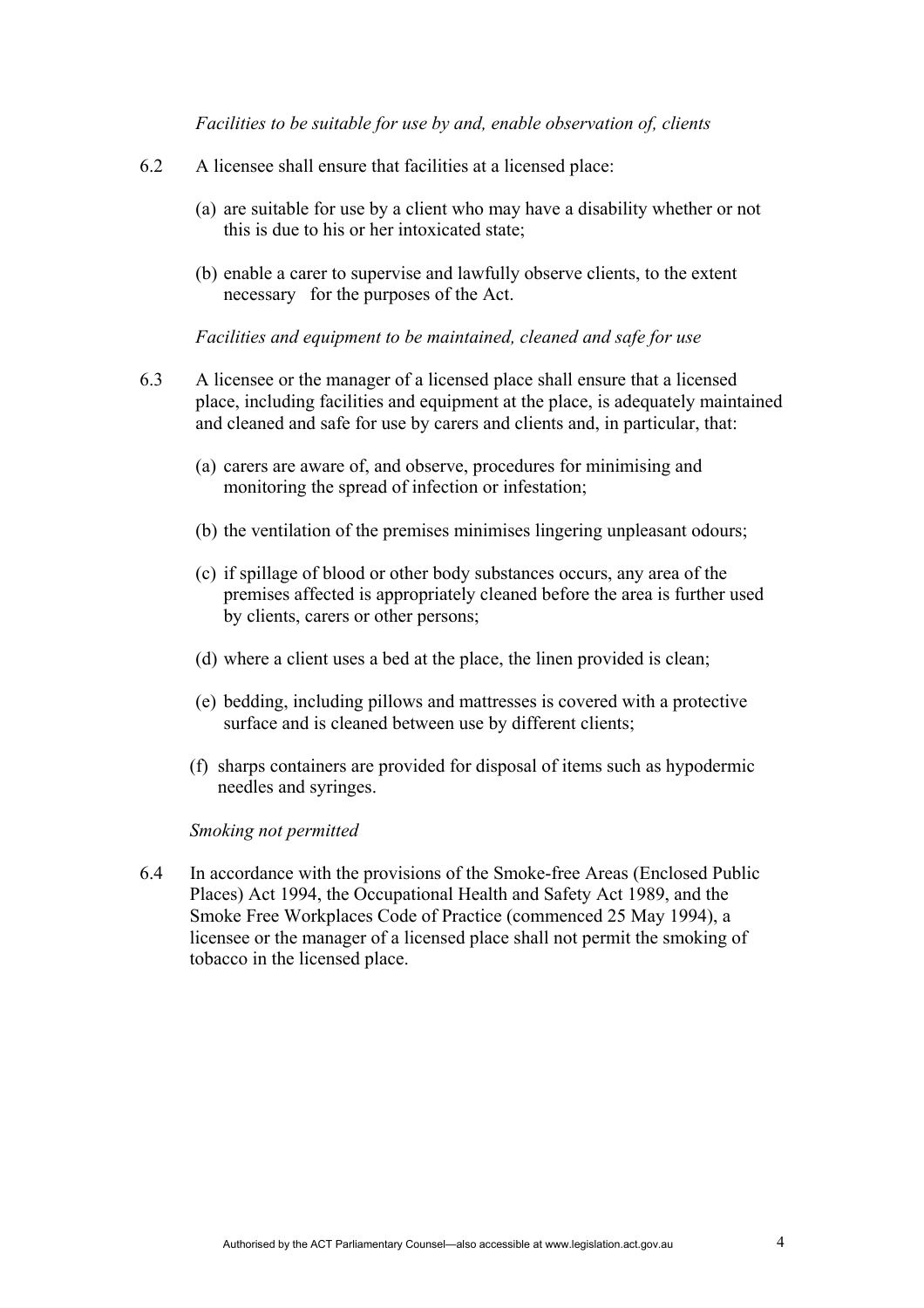#### *Security for persons and property to be adequate*

- 6.5 A licensee shall ensure that:
	- (a) a licensed place provides adequate personal security for carers and clients;
	- (b) there are adequate facilities and processes at a licensed place for the secure storage of the property of carers and articles in possession of clients; and
	- (c) a Memorandum of Understanding is in place between the Police and the licensee which, where not provided for by statute, establishes the procedures to be followed where police presence or notification may be necessary, particularly in terms of refusal of admission to the shelter, removal of a client from the shelter and the discovery of prohibited substances or weapons on a client; and

a licensee or the manager of a licensed place shall ensure that:

- (d) safe work practices are observed in a licensed place, including procedures for responding to the violent or aggressive behaviour of clients, such as the use of duress alarms or other means of contacting police;
- (e) where a client's behaviour is such that it threatens the safety or security of persons or property at a licensed place, police intervention is sought; and
- (f) work practices at a licensed place are monitored and reviewed annually for the purpose of ensuring that they are effective in protecting the health and safety of clients and carers.

## *Safekeeping of client's clothing and other possessions*

- 6.6 A licensee or the manager of a licensed place shall ensure that:
	- (a) any clothing and other possessions given by a client to a carer, for safekeeping, are stored securely;
	- (b) where any clothing and other possessions given by a client to a carer, for safekeeping, are dealt with an anyway prior to their return to the client, a record is made of that dealing with the possession;
	- (c) a client of a licensed place will have access to any possession, given to a carer, for safekeeping, if access to the possession is reasonably necessary for the client's health. A record will be made of that dealing with the possession;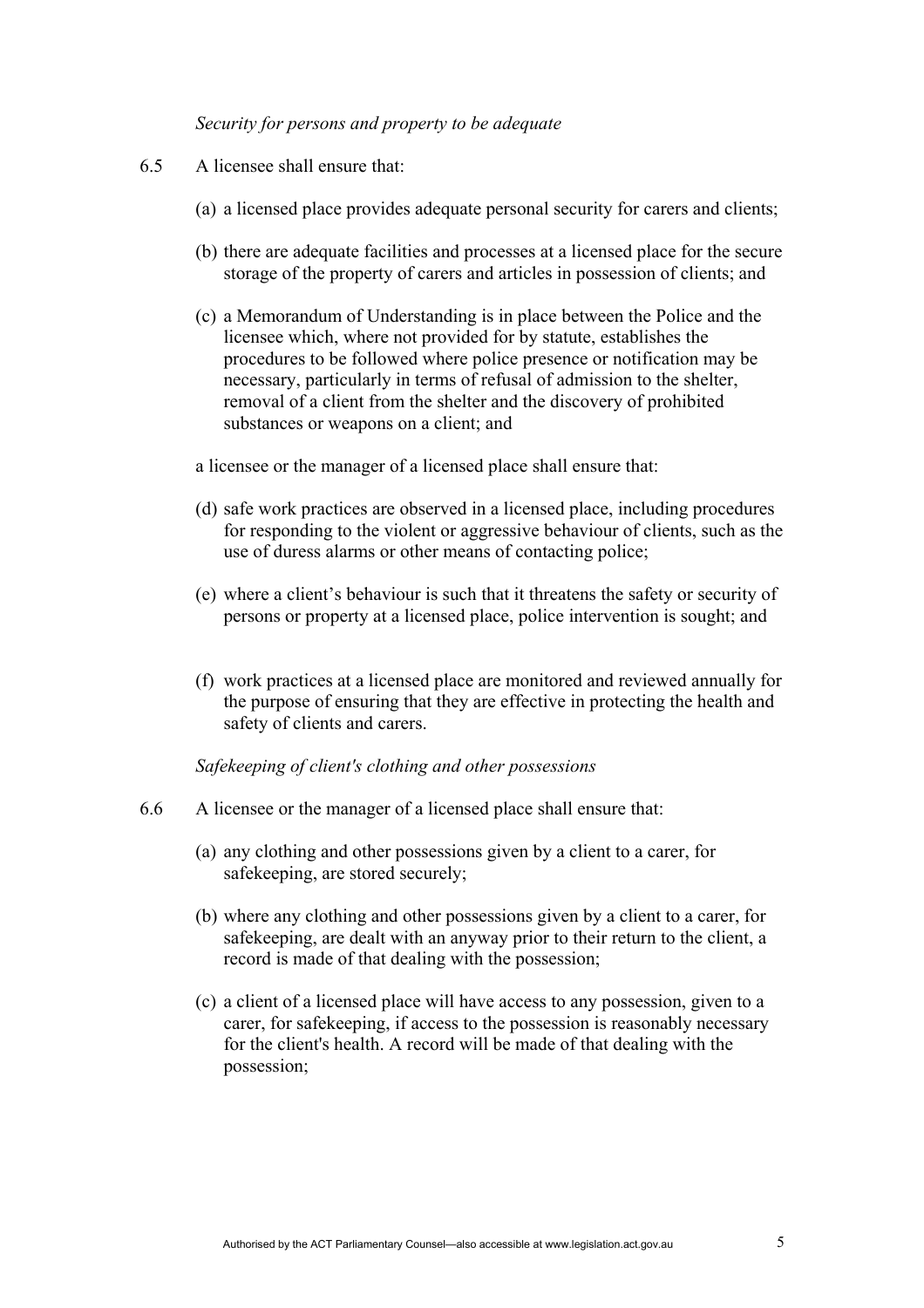- (d) any clothing and other possessions given by a client to a carer, for safekeeping is:
	- (i) returned to the client on his or her departure from the place, where the client is able and willing to accept the return of the clothing and other possessions.
	- (ii) given to an ambulance officer to be held oh behalf of the client, where the client is being removed from the licensed place to a hospital by ambulance, and the client is unable or unwilling to accept the return of the clothing and other possessions;
	- (iii) given to a police officer to be held on behalf of the client, where the client is being removed from the licensed place to police custody, and the client is unable or unwilling to accept the return of the clothing and other possessions; or
	- (iv) where possible, given to a responsible person, where the client is being removed from the licensed place other than by ambulance or by the police and the client is unable or unwilling to accept the return of the clothing and other possessions; and
- (e) any clothing and other possessions, which are not returned to a client, or given to another person at the client's department from a licensed place, or which is not subsequently collected by the client, is retained for 28 days from the day on which the client left the place, after which period it is handed over to the police.

#### *Accidents to be reported*

6.7 Where a carer at a licensed caring place becomes aware of an accident at the place or an incident in which a person's behaviour is abusive or harmful or injurious to that person or another, or results in damage to property, at the place, the carer shall make a written report of the details of the accident or incident, including details of any action taken in response to the accident or incident, and provide the report to the manager.

#### *Insurance to be held*

6.8 A licensee of a licensed place shall ensure that appropriate policies of insurance are taken out and maintained in accordance with the ACT Government Community Sector Funding Policy Agreement.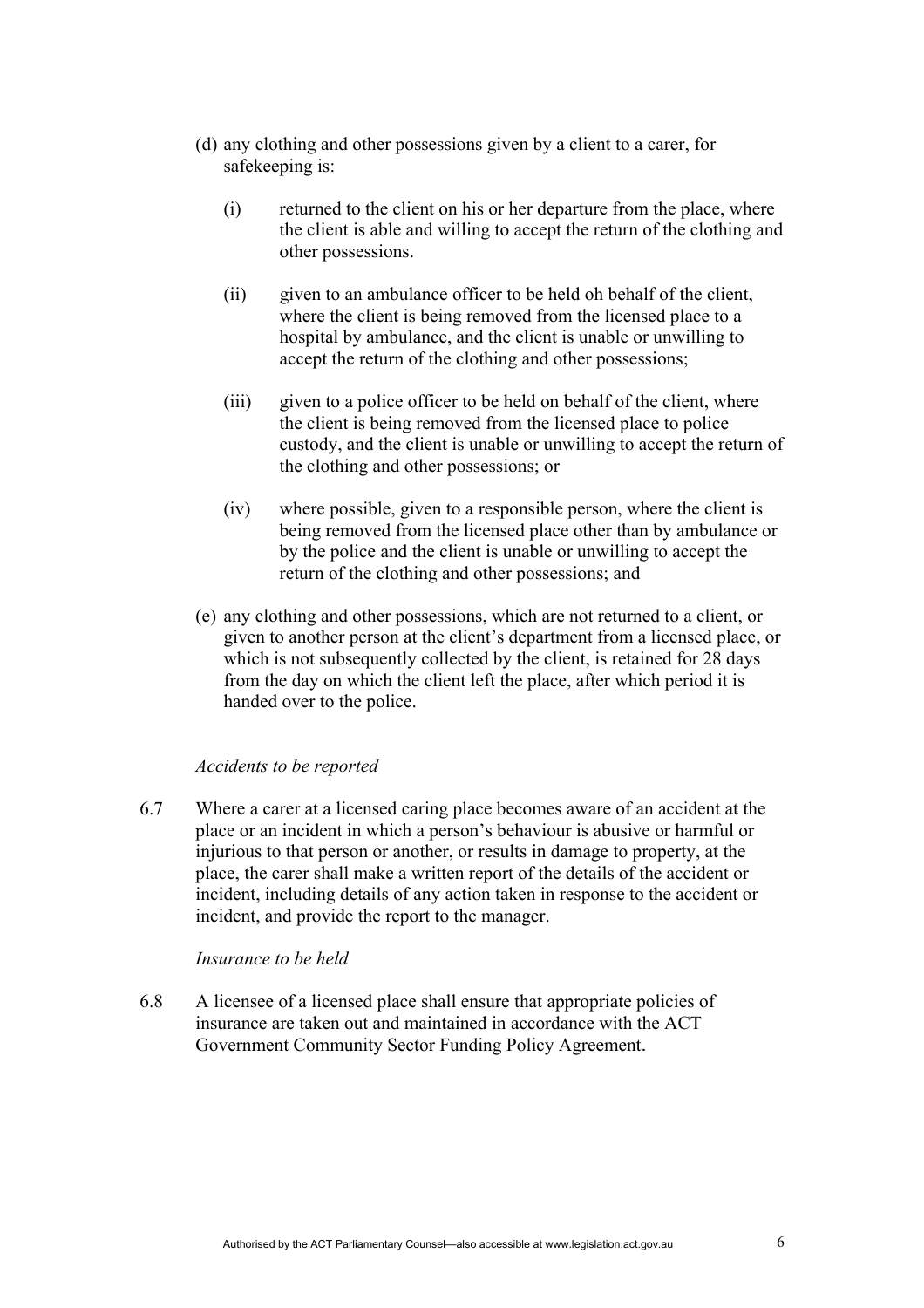# **7. Care and Monitoring of clients**

#### *Admission of clients*

- 7.1 A licensee or the manager of a licensed place shall ensure that, on the admission of a client to the place, a carer:
	- (a) observes and records whether the client is breathing normally and is conscious;
	- (b) attempts to obtain a recent alcohol and drug history for the client, from the client or any person present who may be able to assist in this regard;
	- (c) attempts to ascertain from the client whether the condition of the client is the result of intoxication alone or may be attributed to injury or some other physical or mental condition, for example, diabetes or head injury, and complies with the services' protocols relating to the management of these conditions.
	- (d) where it appears to the carer that a client is under the age of 18 years, makes reasonable attempts to ascertain the age of the client and, where the carer has reason to believe that the client is under the age of 18 years, complies with Chapter 7 sections 158 and 159 of the *Children and Young People Act 1999*

#### *Monitoring and care of client following admission*

- 7.2 A licensee or the manager of a licensed place shall ensure that the following requirements relating to the care of a client are complied with:
	- (a) where the client is awake, the breathing and level of consciousness of the client are observed at least every 15 minutes, for a minimum of 4 hours, following admission to a licensed place. Thereafter, the client will be observed every 30 minutes;
	- (b) where the client is asleep, the breathing of the client is observed, the level of consciousness and intoxication are assessed, and the extent to which the client is able to respond is checked, at least every 15 minutes, for a minimum of 4 hours, following admission to a licensed place. Thereafter, the client will be observed every 30 minutes;
	- (c) if the client is unsteady on his or her feet, or otherwise has difficulty in moving, he or she is suitably assisted;
	- (d) medical attention is sought for the client if either the client requests such attention or a carer believes the attention to be required, particularly having regard to: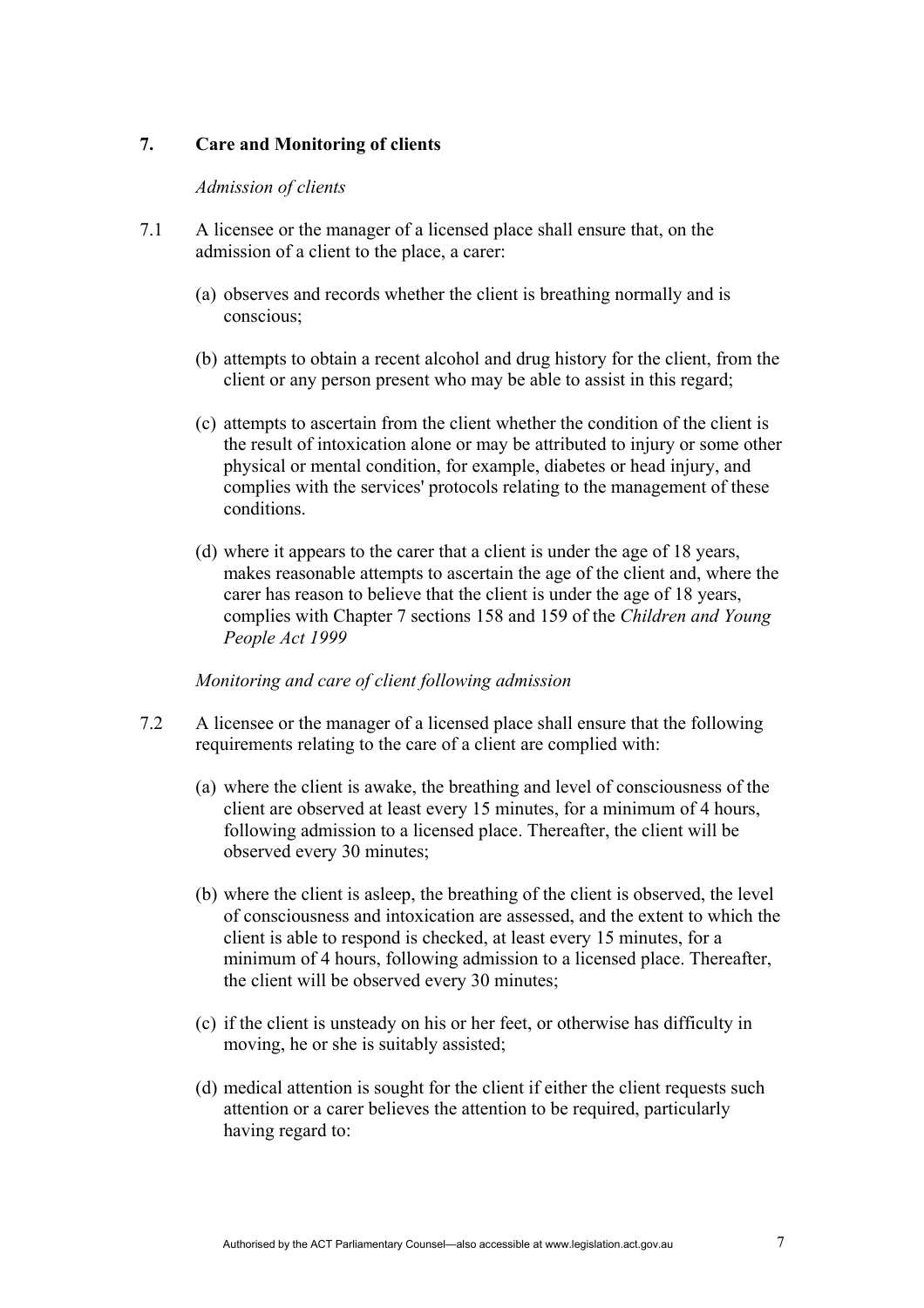- (i) symptoms inconsistent with the client being intoxicated alone (including symptoms of withdrawal);
- (ii) the client is unable to respond or their responsiveness deteriorates;
- (iii) the client experiencing difficulty breathing or having irregular breathing;
- (iv) the client complaining of experiencing pain; and
- (v) the client demonstrating behaviour which may result in him or her causing injury to himself or herself or to others; and

Information to be provided and referral to be offered to clients

- 7.3 A license or the manager of a licensed place shall ensure that a client is:
	- (a) given access to information on safer alcohol and other drug use; and
	- (b) offered referral to other services, including alcohol and drug treatment services, as appropriate.

# **8. Skills, qualifications and training of carer**

#### *Skills and qualification of carers*

- 8.1 A license shall ensure that a carer employed at a licensed place meets the standards specified in the National Competency Standards for Drug and Alcohol Workers and:
	- (a) is competent to identify a client who is intoxicated or experiencing withdrawal and to manage a client who is intoxicated;
	- (b) is competent to identify when a client:
		- (i) is experiencing difficulty in breathing; or
		- (ii) is unable to respond or their responsiveness deteriorates;
		- (iii) is competent to obtain and record details of a drug and alcohol history;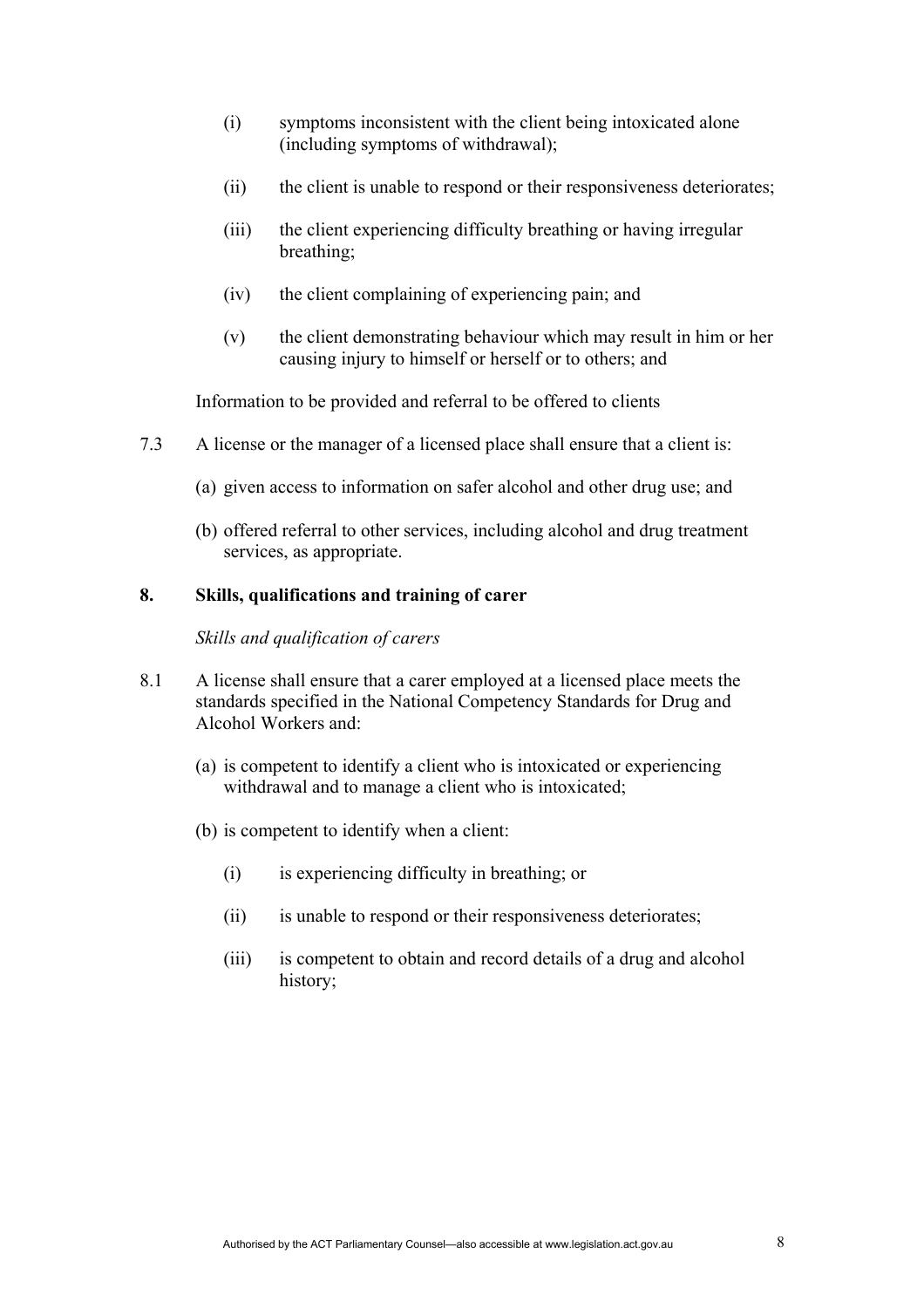- (iv) has undertaken training in:
	- referral protocols with the police, hospitals and other relevant agencies; and
	- the provisions and requirements of the Act;
- (c) is aware of ACT community and health services available for persons with alcohol and other drug related problems; and
- (d) in relation to a client under the age of 18 years, is aware of any obligations, which he or she may have pursuant to the *Children and Young People Act 1999.*

#### *Education and training of carers to be encouraged*

8.2 A licensee shall encourage carers at a licensed place to participate in continuing education and training related to the work performed by those carers at that place.

#### **9. Records**

#### *Records required to be kept*

- 9.1 A licensee or the manager of a licensed place shall ensure that a carer makes a record of the following, in relation to each client:
	- (a) information obtained pursuant to the requirements of subclause 7.1;
	- (b) a client's condition. As monitored in accordance with paragraph 7.2(a) and  $7.2(b)$ ;
	- (c) behavioural observations of a client;
	- (d) any circumstances in which a client is provided with physical assistance by a carer, in which a carer seeks medical assistance on behalf of a client, or in which police intervention is sought due to the behaviour of a client;
	- (e) any report made pursuant to subclause 6.7, concerning a client; and
	- (f) any consent given by a client to the release of information about that client.

#### *Records to be retained*

9.2 A licensee shall ensure that any records relating to a client at the place are retained for a period of not less than 7 years from the date when the client was last admitted to the place.